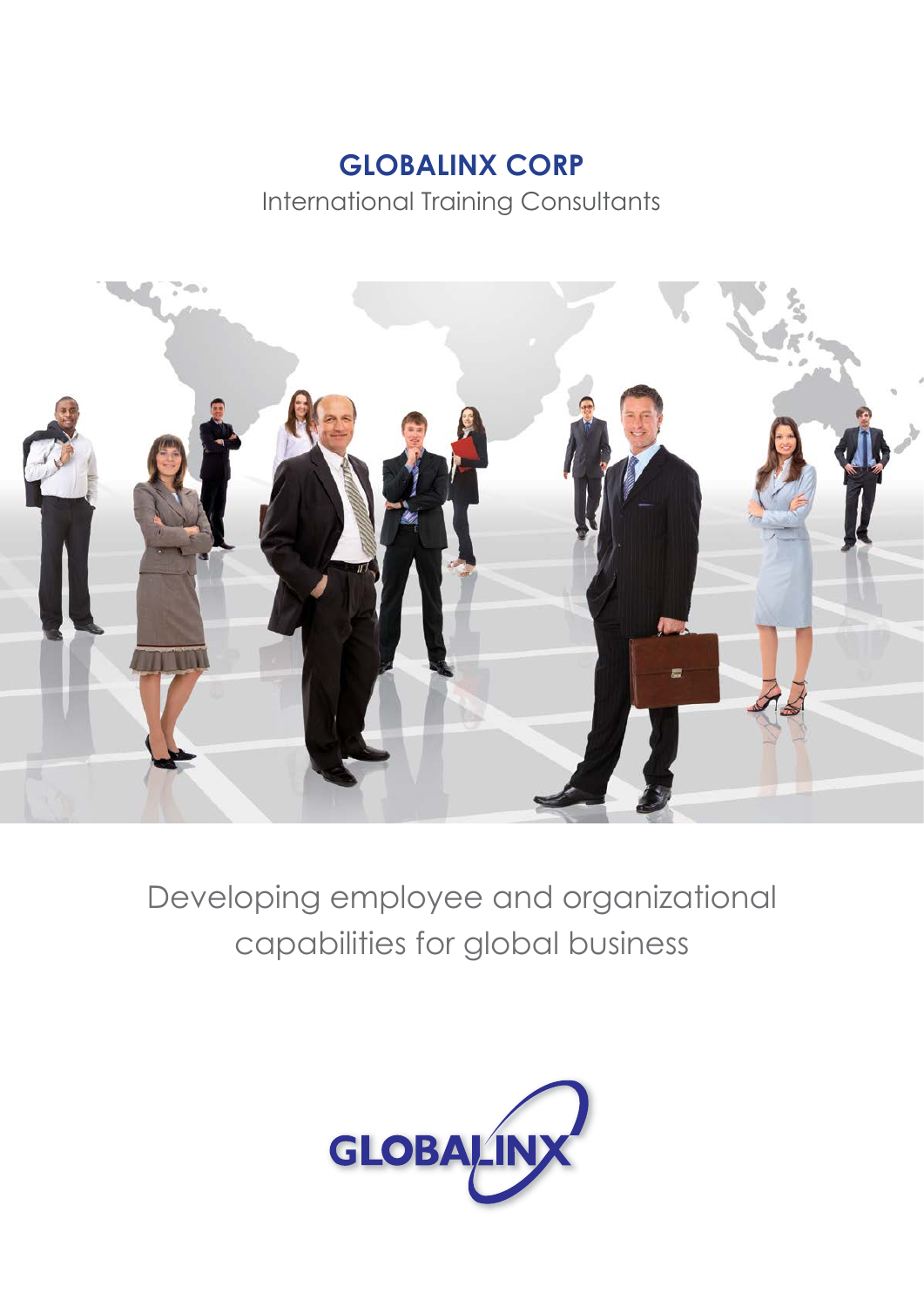

# Helping organizations compete globally, since 1968

Globalinx is a full service consulting firm committed to helping organizations develop their global human resource capabilities.

> Our trainers and coaches help leaders and individual clients develop new skills and change behaviours to improve performance and achieve their business goals.

We provide customized training solutions and advice on best practices for designing and implementing training for performance improvement.

Our objective is to help our clients develop employee capabilities and create high performing organizations that achieve extraordinary results.

We use surveys and assessments to evaluate employee and organizational capabilities to identify areas for improvement and development.



#### **CONSULTING**



# **Seminars and Programs**

Our specialized areas include: Global Leadership, Pre-Departure Training, Project Team Management, Business Communication Skills, Cross-Cultural Mind and Awareness, and Assertive Communication for global business.

| Advanced                                |                                                                                    |                                                                                 | Advanced                                                                                      |
|-----------------------------------------|------------------------------------------------------------------------------------|---------------------------------------------------------------------------------|-----------------------------------------------------------------------------------------------|
| Leadership                              | - Leadership Pipeline (LPI)<br>- Performance Leadership                            | - Innovation Workshop<br>- Leading Change                                       | - Global Leadership Program<br>- Executive Coaching                                           |
| <b>Human Resource</b><br>Management     | - Recruitment<br>- HR Competences<br>- Organizational Capability                   | - Managing Performance<br>- HR Strategy<br>- Discrimination                     | - HR Compliance<br>- Mentoring Employees<br>- HR Business Partner                             |
| Project<br><b>Management</b>            | - PM Essentials<br>- PMP Exam Preparation<br>- ITIL Foundation v3                  | - Meeting Facilitation Skills<br>- Global Teamwork<br>- Proactive Communication | - Multicultural Team Mgt.<br>- Stakeholder Comm.<br>- Negotiation for PMs                     |
| Knowledge and<br>Management             | - Global Marketing Strategy<br>- Finance and Accounting<br>- MBA Consulting Basics | - Business Strategy<br>Organization Development<br>Time Management              | - Facilitation Management<br>- Team Management<br>- Strategic Thinking                        |
| Communication<br><b>Business Skills</b> | - Global Communication<br>- Presentation Skills<br>- Global Sales Training         | - Customer Service<br>- Logical Thinking<br>- Business Meeting Skills           | - Storytelling Presentations<br>- Business Negotiation Skills<br>- Integrated Business Skills |
| <b>Global Mind</b><br>and Awareness     | - Global Awareness<br>- Basic Communication                                        | - Diversity Training<br>- Cross-Culture Awareness                               | - Assertive Mind and Skills<br>- Business Correspondence                                      |
| <b>Basic</b>                            |                                                                                    |                                                                                 |                                                                                               |

#### **Global Leadership Program**



- 
- Engagement survey questions tailored to measure leadership
- 
- 
- 
- Our Global leadership program combines assessments, surveys, seminars, workshops and coaching into one complete leadership solution.
- Profiling and 360 tools form the basis of individual leadership assessment
- Inspirational Leadership Seminar combines Self, Business and People Leadership • One-on-one executive coaching provides ongoing, individual support for leaders to help manage business and personal challenges

### **Business Communication Skills**



realistic and supportive environment.

- Participants learn and apply business communication skills and techniques in a
- Learn practical global business communication skills and techniques
- Develop the confidence and ability to communicate ideas and opinions
- Gain skills for presenting information clearly and logically
- 
- 
- 
- 
- Skills and techniques to actively participate in and facilitate business meetings • Strategies, tactics and skills to plan and conduct successful business negotiations

# **Project Management Skills**



Provide learners with communication, management and leadership skills to confidently contribute to the success of projects in multicultural environments. • Acquire practical skill sets for working in high performance project teams • Develop the confidence and ability to negotiate in high pressure situations • Gain skills for guiding project processes smoothly from kick-off to hand-over • Confidently present essential project information to management

- 
- 
- 
- Develop strong team leadership skills

#### **SURVEY AND ASSESSMENT**



#### **TRAINING COACHING**